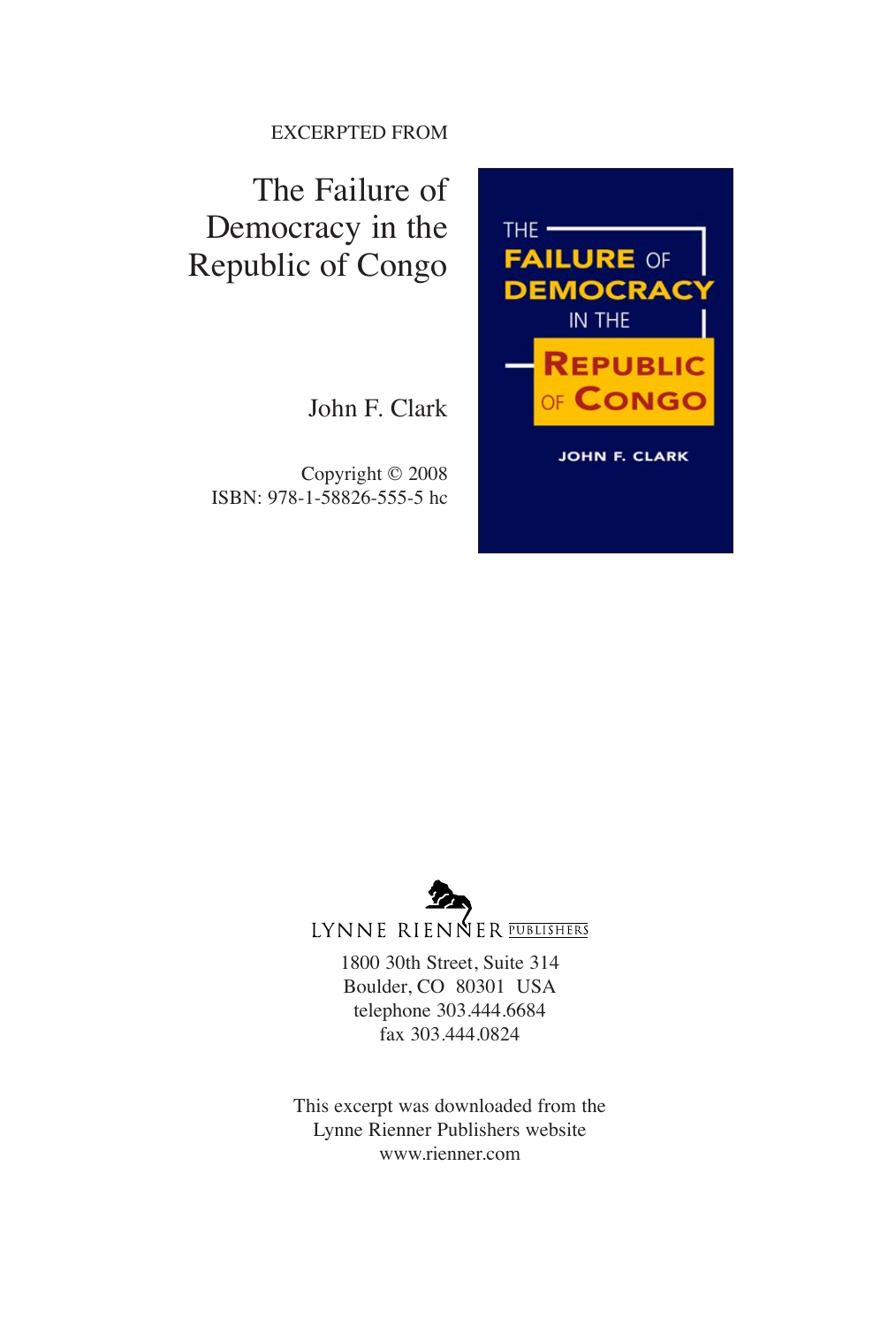# Contents

| Preface                                                 |                                                                | ix  |
|---------------------------------------------------------|----------------------------------------------------------------|-----|
| Map of the Republic of Congo: Regions and Ethnic Groups |                                                                | xii |
|                                                         |                                                                |     |
|                                                         | 1 The Republic of Congo:<br>Failure of a Democratic Experiment | 1   |
|                                                         | 2 Structure, Agency, and the Collapse of Democracy             | 17  |
|                                                         | 3 History and Political Culture as Context                     | 37  |
|                                                         | 4 Political Economy and the Trajectory of Multiparty Politics  | 83  |
|                                                         | 5 The Challenge of Ethnic and Regional Identities              | 111 |
| 6                                                       | The Army and Militias: Forces in Conflict                      | 143 |
| 7                                                       | The Constitution and Political Institutions                    | 177 |
| 8                                                       | The Complex Impact of French Policy                            | 205 |
| 9                                                       | Understanding the Failed Experiment in Congo                   | 233 |
|                                                         | 10 After the Experiment:                                       |     |
|                                                         | Electoral Authoritarianism Since 1997                          | 249 |
| List of Acronyms                                        |                                                                | 277 |
| References                                              |                                                                | 281 |
|                                                         | <i>Index</i>                                                   |     |
|                                                         | About the Book                                                 |     |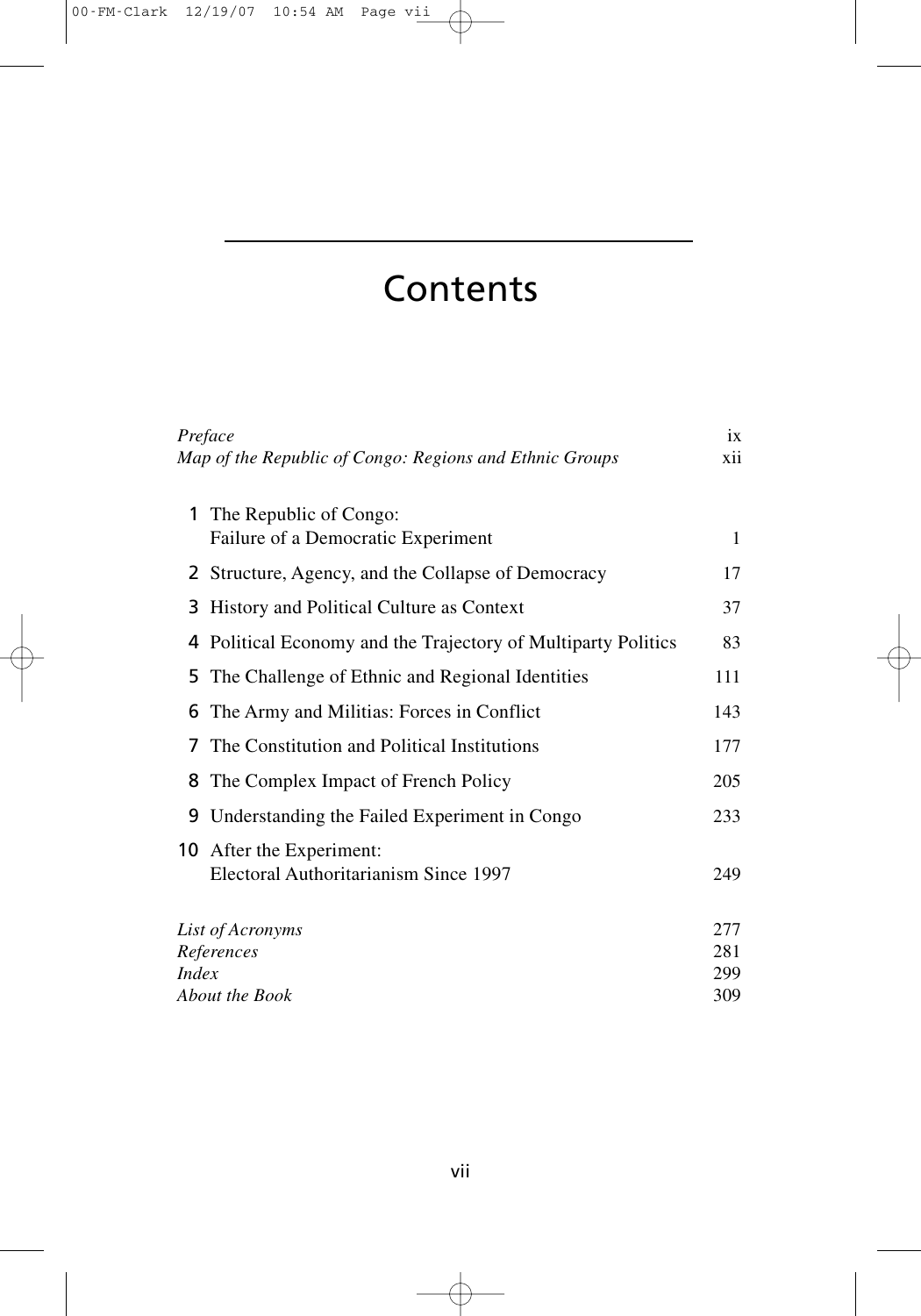1

## The Republic of Congo: Failure of a Democratic Experiment

This book is an exploration of a specific, concrete question about the social world: why did the experiment in multiparty democratic government in the Republic of Congo<sup>1</sup> fail in 1997? As with most questions about the social world, the answer can be either a simple, straightforward one or an elaborate dissertation. The more the striking complexity of the social world is appreciated, the more likely a detailed exposition is valued. The careful examination of the Congo case can, in the first instance, provide accurate information to theoretically minded scholars examining a phenomenon across many cases. Yet, this case study is intended to do more: it also seeks to remind us explicitly that each case is unique, and that each can only be understood fully in the terms that the actors themselves used, that is, from the inside out.

I pay close attention in the study to theoretical work in several areas related to democratization, including political culture, political economy, ethnic and regional identity formation, and constitutional design. Congo, like better-studied African cases, has something to tell us about the theoretical debates in each of these areas of inquiry, and I seek to highlight those lessons, whether Congo emerges as a case in point or a difficult anomaly. I also make a serious effort to situate the Congolese experiment with democracy within the country's historical context. Few aspects of Congo's economy, political values, or ethnic sensibilities can be deeply appreciated without abundant allusion to their historical roots.

In this introductory chapter, I undertake four tasks. The first is to present a barebones overview of the democratic experiment in Congo. Every significant aspect of this historical review will be explored in more detail in the following chapters. The overview is a necessary prerequisite of a second immediate task, a further explication of the research question. This task involves in particular a specification of the terms used with reference to the Congo case. Third, I take up the question of the relevance of the research question, leading in turn to a brief discussion of some other bodies of literature in relation to that on democratization. Finally, I provide an outline of the remainder of the book. Although the logic of the organization will only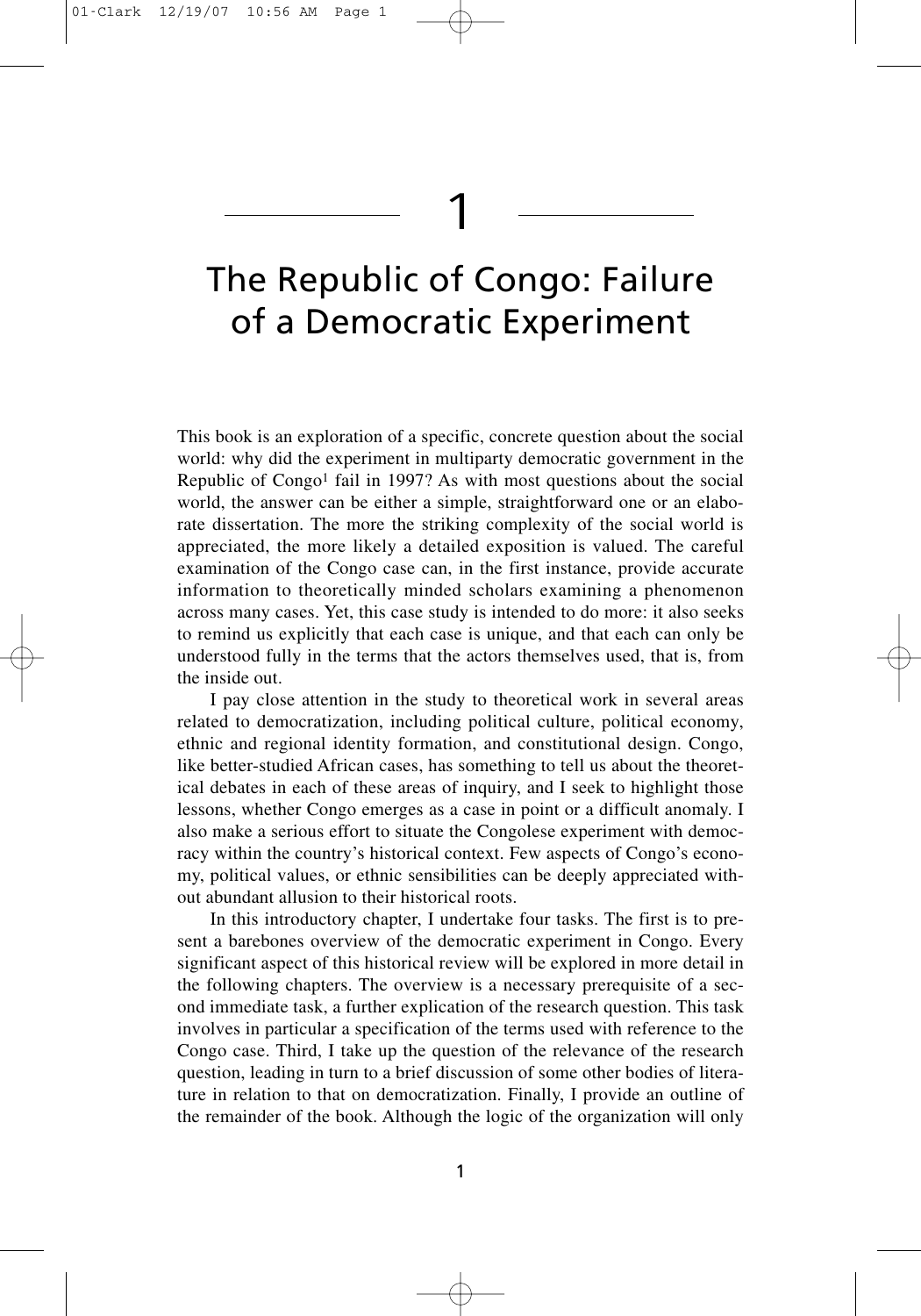become fully apparent in Chapter 2, some readers will inevitably want to know immediately how the study will unfold.

### ■ **An Overview of the Democratic Experiment in Congo**

The multiparty experiment in the Congo Republic began in 1991, along with a wave of other similar such experiments that began sweeping the African continent in 1989. In the case of Congo, a military dictator operating under the ideological cover of Marxist-Leninism, Denis Sassou-Nguesso, was forced to cede power to an interim regime following a threemonth national conference ending in mid-1991 (Clark 1993).2 In August of the following year, Sassou stood against several other challengers in a presidential election, but failed to secure enough votes to proceed to the second round. A new president, Pascal Lissouba, a scientist, former UNESCO official, and veteran Congolese politician, finished first in the first round with 36 percent, and won a majority (61 percent) in the second.

Over the course of its short life, the Congolese experiment with multiparty politics underwent a series of severe challenges, the first coming during the transition period. One crisis involved efforts by the transitional government to rein in the army, accompanied by alleged coup plots; a second involved alleged cheating by the transitional government in the local and municipal elections of May 1992 (*Africa Confidential,* "Characteristic Ambiguity," 6 March 1992: 5; *Africa Confidential,* "Testing the Waters of Democracy," 19 June 1992: 6–7). Congo later experienced fierce fighting among militia groups and the army in 1993 and early 1994. The experiment essentially came to an end in mid-1997 when a full-blown civil war broke out only weeks before scheduled national elections.

Soon after the election of Lissouba in 1992 a crisis far more serious than those of the transition erupted. This one was occasioned by the collapse of the president's coalition in Parliament. Lissouba had won the second round of the elections by forging a partnership with former president Sassou and his party, the Parti Congolais du Travail (PCT).<sup>3</sup> Through this alliance, Lissouba not only won the presidency, but also controlled a majority in the National Assembly. His own Union Panafricaine pour la Démocratie Sociale (UPADS) party held thirty-nine seats and Sassou's PCT held eighteen after the legislative elections; with the cooperation of some smaller parties, Lissouba's coalition commanded a majority in the 125-seat body. When Lissouba announced the formation of his first government in September, however, Sassou's PCT only received three minor cabinet posts. Insulted, Sassou abandoned the coalition, and made an alliance with Lissouba's strongest competitor, Bernard Kolélas. Kolélas himself had finished second in the presidential balloting, winning 39 percent in the second round, while his Mouvement Congolais Pour le Développement et la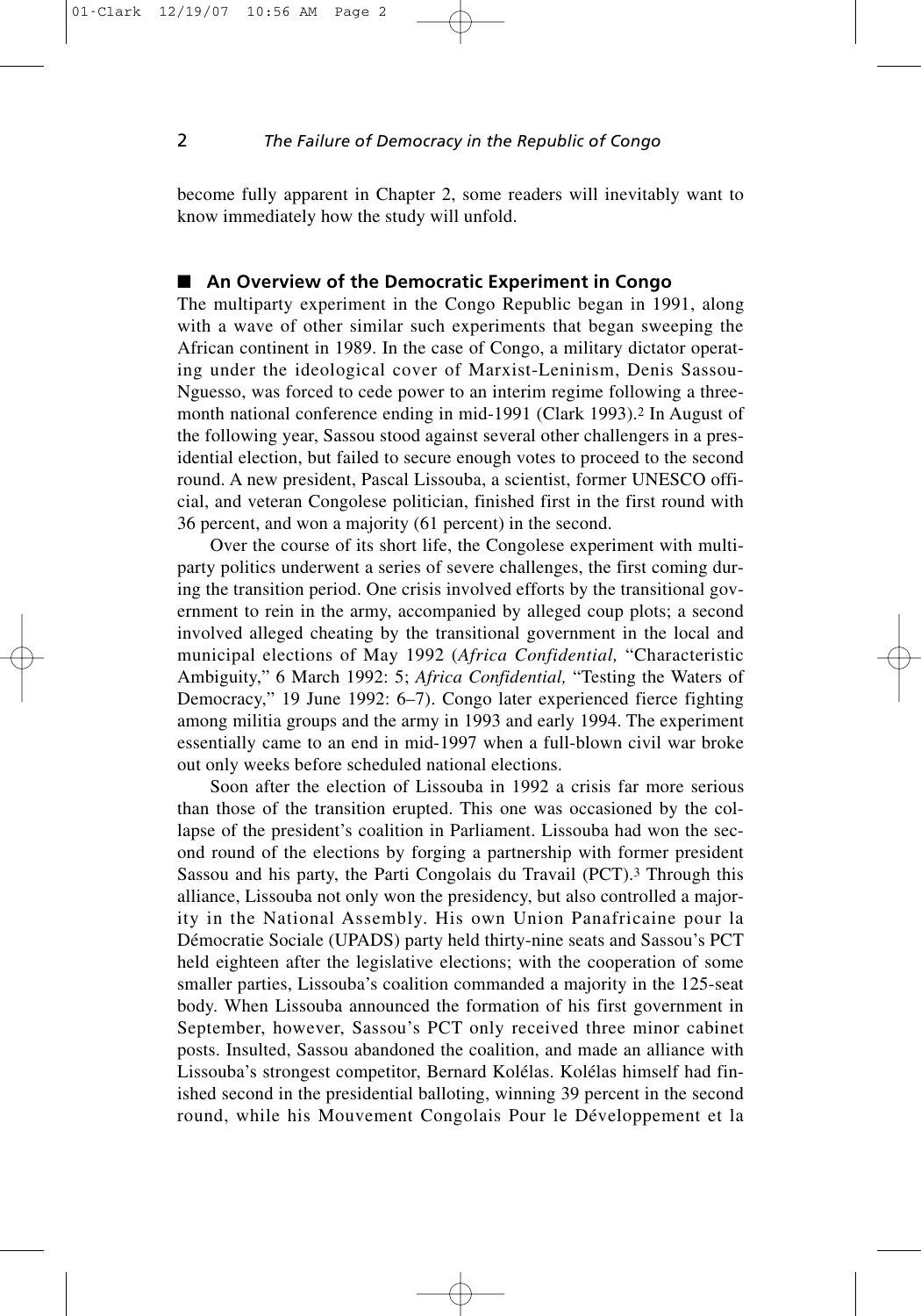Démocratie Intégrale (MCDDI) party had won twenty-nine seats in the Assembly, the second highest total. When the new coalition was formed,<sup>4</sup> it controlled a majority in the Assembly.

Rather than naming a prime minister from this opposition coalition, as the constitution required, however, Lissouba dissolved the Assembly and ordered the holding of new elections the following year. When the opposition did not concede to this "solution," a major confrontation ensued. Opposition partisans demonstrated outside the office of the president in December, and Lissouba's presidential guard fired on them, killing three. Toward the end of the year, the crisis was temporarily resolved when Lissouba was persuaded to appoint a "national unity" government, headed by a neutral prime minister.

The rerun of the legislative elections in May 1993 marked the beginning of an even more serious crisis, a round of fighting that the Congolese later called their first civil war. In the presence of international observers, Lissouba's new coalition of his UPADS and many smaller parties won a total of sixty-two seats in the Assembly.<sup>5</sup> Even with eleven seats still undecided because of a lack of majority in the first round, it was clear that Lissouba's coalition had won a majority. Citing "monstrous frauds and irregularities," however, the opposition rejected the results of the election (*Marchés Tropicaux et Méditerréens,* "Congo," 21 May 1993: 1321).

At this point, Congo's notorious militia groups began to make their first appearance on the scene.6 A group loyal to Kolélas, the Ninjas, took control over the Brazzaville neighborhoods of Bacongo and Makélékélé, those largely populated by the Lari people who looked upon Kolélas as their leader. This militia began to purge the neighborhoods of residents from the regions of Niari, Bouenza, and Lékoumou (Nibolek), those that had overwhelmingly supported Lissouba in the elections. Meanwhile, Lissouba's own militia, the Zoulous, began to purge their own neighborhoods (Diata and Mfilou) of Lari residents. When the second round of voting was held on 6 June, the opposition boycotted. In the aftermath of these elections—later struck down by the Supreme Court—the fighting between Kolélas's Ninjas and the government forces reached the point of civil war. Meanwhile, cooler heads organized mediation efforts led by neutral Congolese political figures, international diplomats, and Gabonese president Omar Bongo throughout the months of June and July. On 4 August 1993, these efforts reached fruition in the Libreville Accords, an agreement that arranged for the arbitration of the disputed seats by an international jury and specified procedures for the rerun of elections to fill the contested seats (Zartman and Vogeli 2000: 273–276).

In October, the elections for the remaining eleven seats were again contested, sparking another round of violence. When the election results confirmed Lissouba's majority in the Assembly, the opposition groups boy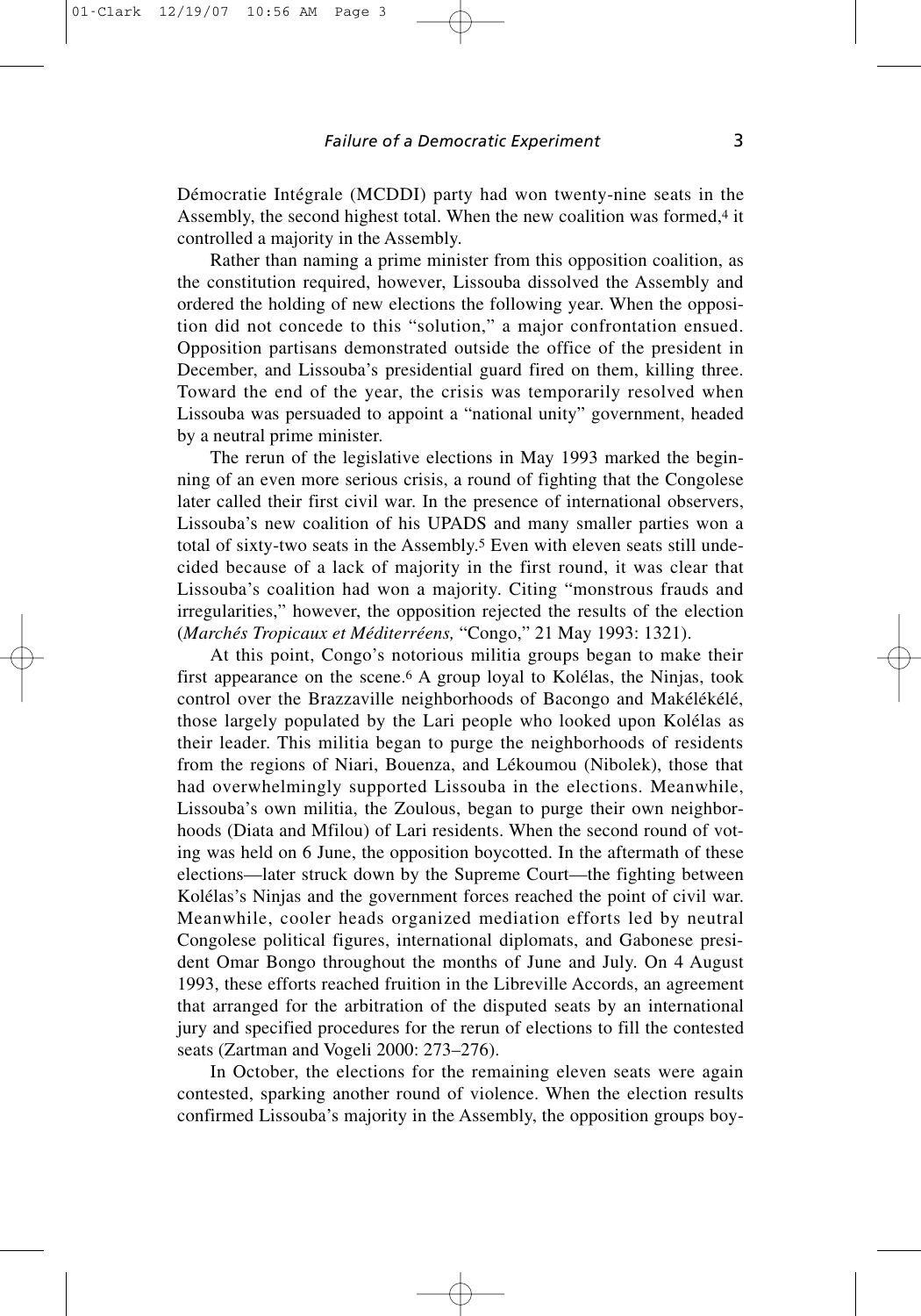cotted the opening of the new Assembly session, leading to a renewal of fighting. The carnage was worse this time, with incredible violence aimed at the representatives of rival ethnoregional constituencies. The worst of the killing took place between November 1993 and January 1994, at which point Lissouba ordered the shelling of Bacongo and Makélékélé. During both of these rounds of fighting, Sassou and his Cobra militia mostly stayed on the sidelines.

This time it was entirely the Congolese themselves who restored the peace, chiefly through an interregional committee in the Assembly, composed of deputies from the two warring sides (Zartman and Vogeli 2000: 278). By 31 January the basic accord was in place, and peace returned gradually to the country, though marked with periodic outbreaks of fighting. In January 1995, a new agreement was reached between Lissouba and Kolélas in which the latter's MCDDI gained cabinet posts, including the Interior Ministry, in a new government. Relative peace prevailed in Congo from the middle of 1994 through the first months of 1997, at which time the start of the next presidential election campaign got under way.

Sadly for Congo, the country's fragile civil peace—and democratic experiment—was destroyed soon after the 1997 presidential election campaign began. The peace was first broken in the northern region of Cuvette, whence hailed both Sassou and Joachim Yhombi-Opango, another former president (1977–1979). The latter had joined the Lissouba government as prime minister in 1993, at the height of the first electoral standoff. In early May 1997, when Sassou sought to be carried into Yhombi's hometown of Owando on a traditional chief's chair, violence broke out between Yhombi's (mostly Kouyou) supporters and Sassou's (mostly Mbochi) bodyguards. A bout of fighting between the supporters of Yhombi and Sassou in the towns of Oyo and Owando ensued, leaving twelve persons dead (*Le Semaine Africaine,* "Une douzaine de tués et des sinistrés," 29 May 1997: 1, 3; Pourtier 1998: 18). Before the fighting went too far, however, outside mediators again intervened. In this instance, UNESCO Director-General Federico Mayor persuaded the feuding politicians to sign a pledge on 31 May 1997 to refrain from any further violence during the campaign.

Although the partisans of peace in Congo breathed a sigh of relief, their hopes were soon dashed. Two days after the signature of this new agreement, four members of Yhombi's bodyguard were killed while trying to pass through a roadblock near Oyo, Sassou's hometown (Pourtier 1998: 18). In the early morning of 5 June 1997, government forces surrounded Sassou's residence in Mpila, apparently with the mission of arresting two of Sassou's associates implicated in the Oyo incident and of seizing the arms of the Cobras.7 As Sassou's Cobras had already organized the residence as a virtual armed camp, however, the arrests could not be effected, and fighting erupted once again. The struggle soon spread to the surround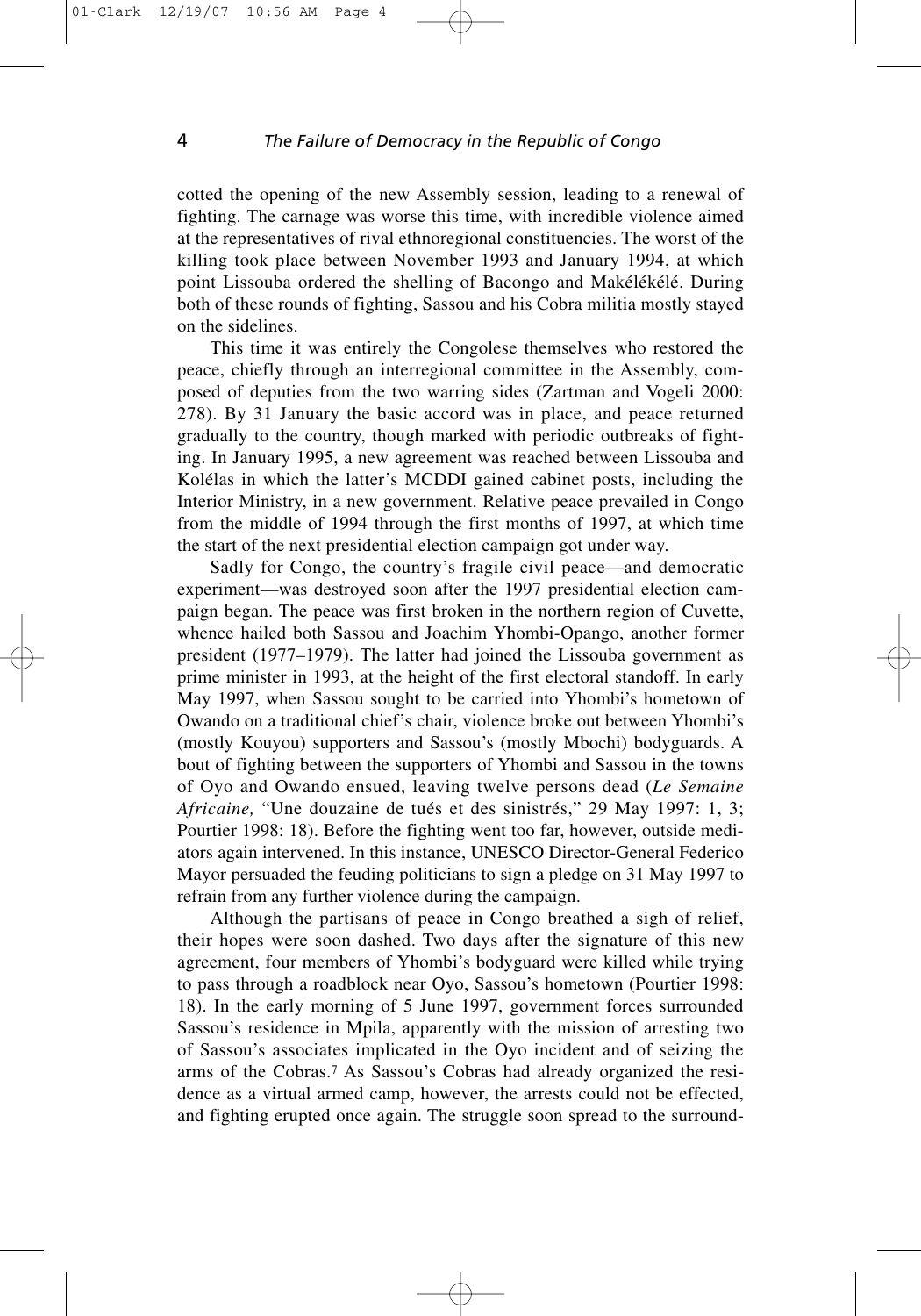ing neighborhoods, and eventually to all of Brazzaville. What followed was a four-month-long civil war between the well-armed militia of Sassou and the militias and army forces loyal to Lissouba. Many elements of the regular army either joined forces with Sassou's fighters or simply abandoned their posts. Kolélas and his militia remained neutral until Lissouba persuaded him to join his government in September. Before his forces could have any impact on the stalemate, however, the Angolan army made a decisive intervention. In apparent revenge for Lissouba's embrace of the National Union for the Total Independence of Angola (Mabeko-Tali 2000), Angola sent thousands of its troops into Congo on behalf of Sassou, allowing him to seize the country's key installations in October.

With Sassou's return to power through force of arms, Congo's experiment with a democratic system was suspended. The senior members of the previous government (including Lissouba and Kolélas) fled into exile, and were later accused of "genocide" by the Sassou regime. Several were later tried and convicted in absentia. Since 1997, the country has seen two more rounds of civil war, the deadliest taking place between December 1998 and November 1999. The second broke out in the Pool region shortly after the deeply flawed elections of 2002 and continued in sporadic fashion for more than a year. See further discussion in Chapter 10.

#### **■ The Research Question**

Having briefly reviewed some details of the case, let us specify the question that is being posed in this study: what accounts for the failure of the democratic experiment? Two concepts in the question require further explanation, namely, "democratic experiment" and "failure." Why was the cumbersome phrase "democratic experiment" chosen rather than the simpler term "democracy" (a shorthand that I use for "democratic experiment" elsewhere in this study)? The answer is that the Congolese democratic experiment had not been "consolidated" before its collapse in 1997, although a transition *had* taken place in 1992. This reply, in turn, compels us to consider more fully the meaning of the terms "transition," "consolidation," and—most problematic of all—"democracy" itself.

Fortunately, this study does not require a deep foray into the minefield of the meaning of the term "democracy." It is enough to specify that in this study the term "democracy" refers to the limited, formal definition of the concept. One scholar (Plattner 1998) has labeled this form of the concept "liberal democracy," to distinguish it from other, broader varieties of democratic rule, such as "constitutional democracy" or "social democracy" (also see Ottemoeller 1999). To distinguish narrowly between formal democracies and other types of regimes, one may usefully follow Przeworksi et al. (2000: 14–20). These scholars begin by proclaiming that (formal) democra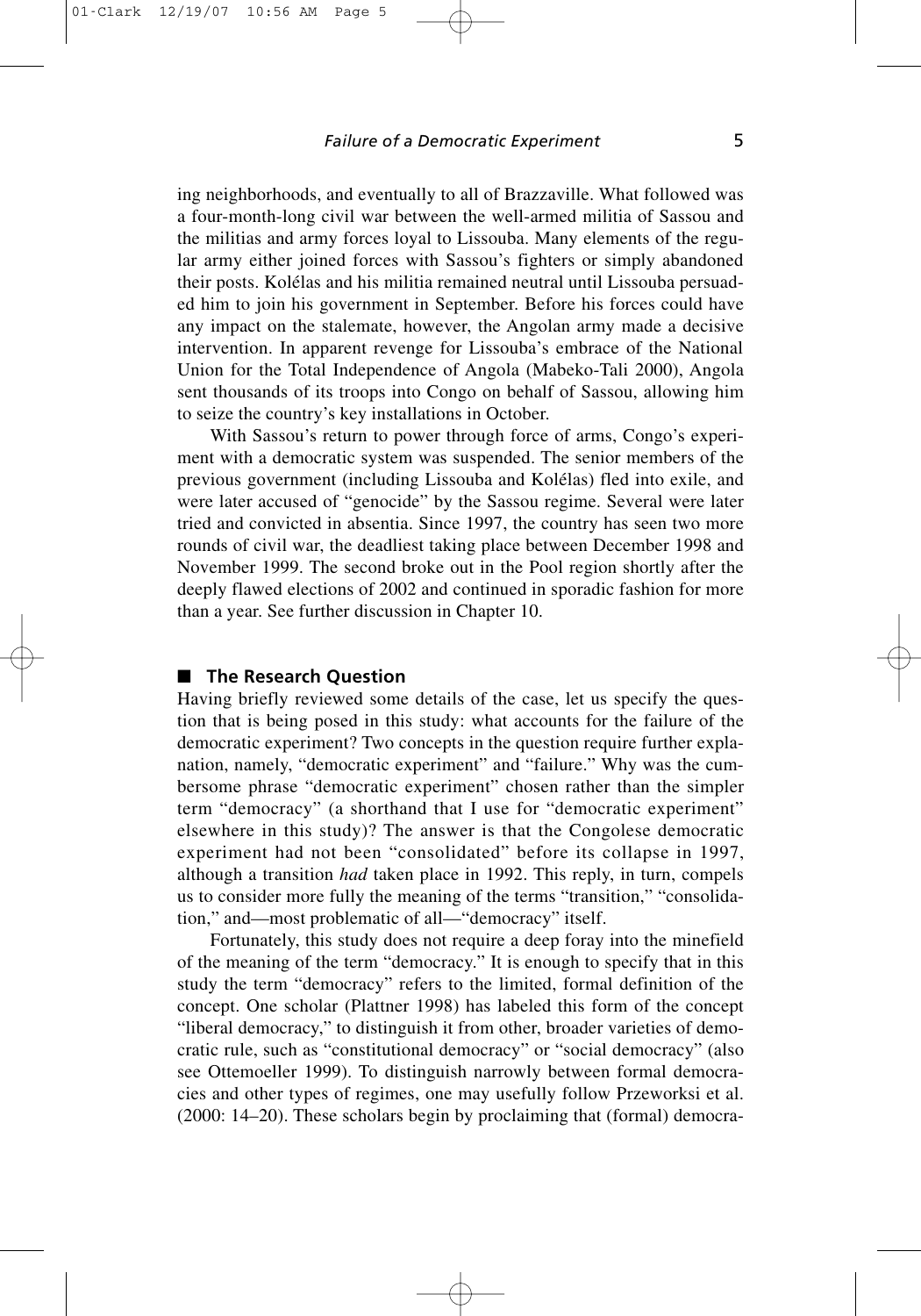cy is "a regime in which those who govern are elected through contested elections" (15); they go on to specify that both the executive and the legislature must be elected, and that multiple parties must legally contest the elections (18–20).8 They logically stipulate that the executive may be indirectly elected, so as not to exclude parliamentary regimes (19).

After extended consideration, Przeworski et al. add one further criterion for a formal democracy to exist: alternation (2000: 27). If a constitutionally *new* regime is in power, but the ruling party has not lost an election, one cannot know whether or not that regime would cede power were it to lose an election. These authors cite empirical evidence to show, however, that in most cases new regimes that control a large percentage of the legislature do *not* in fact experience peaceful, electoral alternation. Accordingly, they decide not to code regimes that have not experienced alternation as "democracies" for purposes of their study. To illustrate the kinds of cases they have in mind, they cite Botswana. This state has had regular, relatively fair elections for both the executive and legislature in which multiple parties competed. Does Botswana thus deserve to be called a democracy? For Przeworski et al., it does not, because the same party (the Botswana Democratic Party [BDP]) has prevailed in each postindependence election and the regime has therefore not experienced alternation. According to the operational rules of these authors, then, Botswana is coded as a nondemocracy, though one might fairly consider it an unconsolidated proto-democratic regime. Przeworksi et al. acknowledged that Botswana is neither fish nor fowl, but decided to err on the side of conservatism by excluding such regimes from the list of democracies on the ground they historically do *not* tend to consolidate democratic governments.

This discussion is useful when we consider the case of Congo, for the Lissouba regime falls into the same category as the BDP regime in Botswana. Lissouba's presidency clearly was the result of a "democratic transition," as defined by Bratton and van de Walle (1997), and was recorded as such in their study of democratic transitions. Both Lissouba himself and the Congolese legislature certainly came to power by virtue of free and fair elections contested by multiple candidates and parties. The regime was never consolidated, however, by alternation of a new party into the governing role. Following these definitions, I have chosen to refer to the 1992 to 1997 period in Congo as one of "democratic experiment." The collapse of the experiment in 1997 was not a case of "democratic breakdown," as referred to by Linz (1978), because no democratic regime had yet been consolidated. Rather, it was a regime that resulted from democratic transition, but was not yet a consolidated democracy.

The other term in need of specification in the research question posed here is "failure." In the case of Congo, the use of the term is uncontroversial because the collapse of the democratic experiment was accompanied by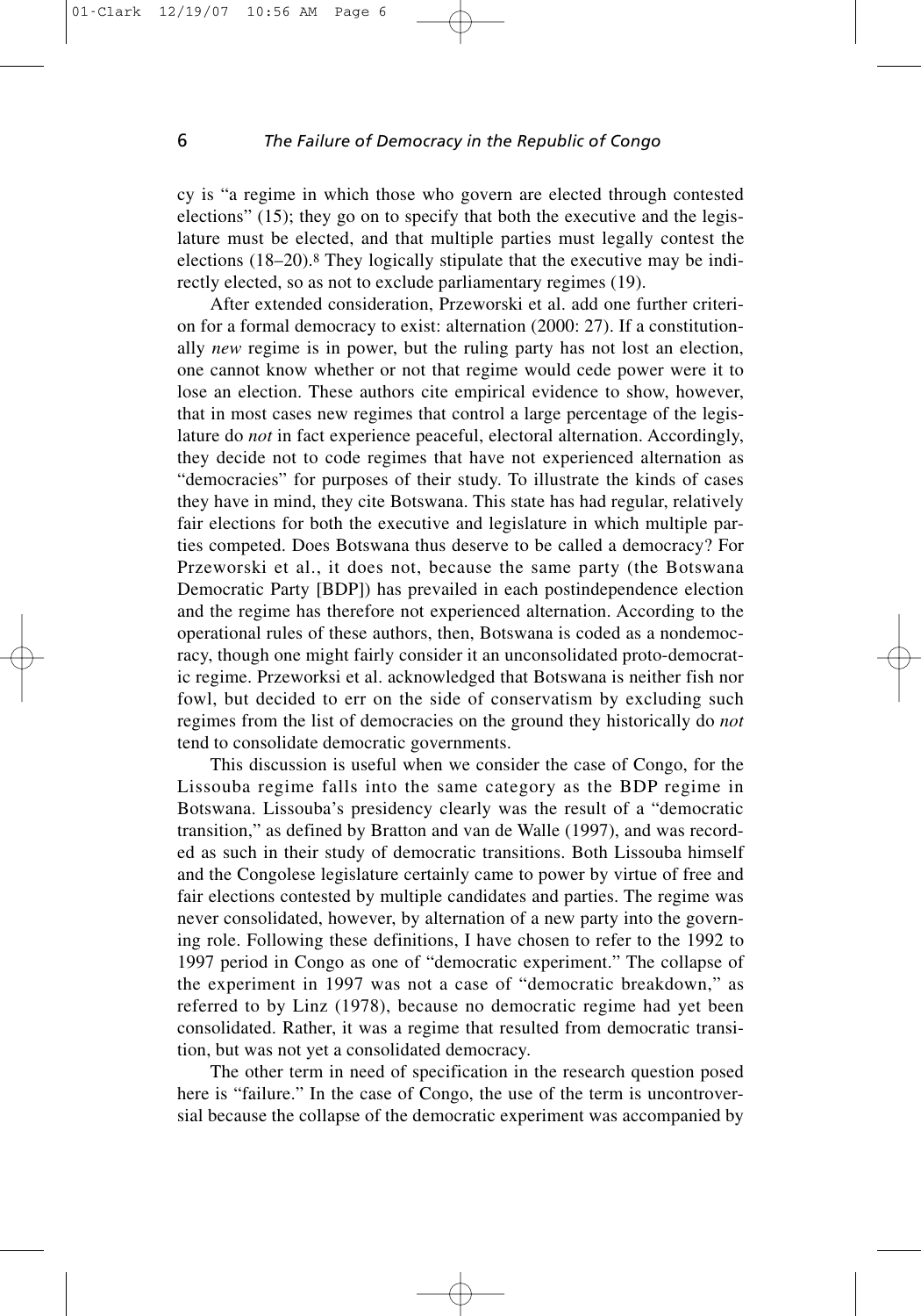a much larger breakdown in civil order. The second regime of Sassou (II), which came to power in October 1997, did so by force of arms rather than by election. Likewise, the legislature that Sassou put in place in January 1998 was appointed, not elected. Most would agree that the 2002 elections in Congo were so manipulated that they do not represent a return to democratic experimentation, but, in any case, these took place under a new constitution. Even if the collapse of the democratic experiment had been less dramatic, any breakdown in the constitutional change of power by free multiparty elections should be considered a failure of a democratic experiment, or a breakdown of a democratic regime. Such failures obviously do not exclude the launching of new democratic experiments or the eventual emergence of new democratic regimes.

Many studies of democratization find it useful to admit a third category of political regime, besides democracies and nondemocracies, namely the intermediate category of "quasi-democracies" or "semi-democracies." In the African setting, such terms have been used to describe the Abdou Diouf regime in Senegal (Vengroff and Creevey 1997) and the Henri Konan Bédié regime in Côte d'Ivoire (Mundt 1997). Such regimes are characterized by the legal existence of multiple parties and by the regular holding of elections, but also by serious irregularities in those elections or in other social controls that keep a dominant party in power. Some of these regimes have recently been called "electoral authoritarian" regimes (see Chapter 10). Such was the case with Mexico, in the era when the Partido Revolucionario Institutiónal (PRI) dominated the political scene, and in India before the Congress Party opened the political space sufficiently to allow other parties to take power. Such systems often give essentially authoritarian regimes a cover of democratic legitimacy, and sometimes a genuine mandate of popular support. In post–Cold War Africa, such regimes have become commonplace. For the postdemocratic experiment regime in Congo, "electoral authoritarian" is a better label than "semi-democracy" by far.

#### ■ Why the Failure of Formal Democracy Matters

It is fair to ask whether the consolidation of (formal) democracy in Congo would really matter to the country's inhabitants. Many categories of observers think not, and if they are right, the analysis of its failure would not matter much either. The critics range from those who think that formal democracy does not go far enough, to those who believe it is irrelevant, to those who actively oppose it on grounds of its impracticality. Indeed, since the outcomes of failed democratic experiments seem to include civil war accompanied by mass killing, there is good reason to be cautious about advocating such experiments. The critics are unlikely to be convinced by the brief rejoinders that are offered here, but the case should be made that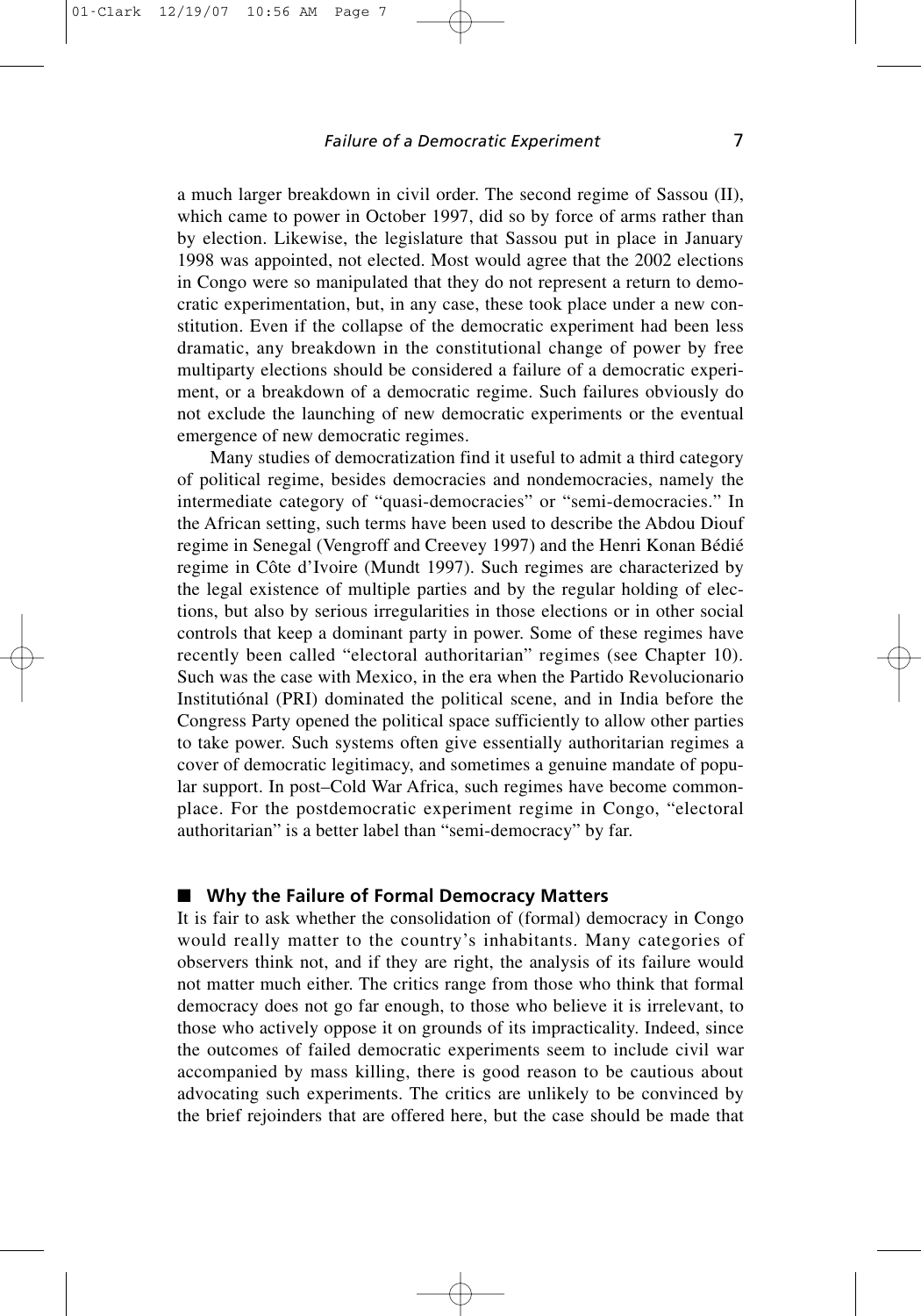the consolidation of formal democracy would matter to the Congolese. If it does matter to them, Congolese and others ought to care about why the experiment failed. In any case, the Congolese are likely to try again to introduce formal democracy into their country, in which case the lessons of the past will be important.

One argument against the interest in formal democracy for African states is that it does not go far enough. As I have argued elsewhere, democratic systems that were limited in certain ways, but that meet the definition used here, would have the best chance of survival in Africa (Clark 1994a). Some scholars, particularly those on the left, have explicitly rejected this view, however (Longman 1998: 77; Fatton 1992). Like-minded thinkers have instead often called for social democracy or "popular democracy" (Saul 1997; also see Mengisteab and Daddieh 1999). Such "deeper" varieties of democracy would charge the state with both meeting people's fundamental economic needs, without which political participation is (putatively) not possible, and empowering them with the "positive liberty" that allows their participation to be meaningful.9 After all, these critics implicitly argue, what meaningful political choices can hungry peasants or illiterate workers make?

Three important things may be said in reply. First, social democracy is simply not an option for Congo now, and even less so for poorer African states. The most Congo can reasonably aspire to in the short term is the kind of formal democracy defined above. Desirable though the satisfaction of socioeconomic needs is, this could not be accomplished without the huge, wholesale commitment of the international community, a commitment that is hardly in the cards. Likewise, the redistribution of existing wealth within in a country like Congo would not go far toward the goal of fulfilling social and economic needs. Second, the establishment of formal democracy in no way precludes the subsequent emergence of a welfare state, if and when the economy and society ever gain the capacity to support such a state. Indeed, this is a laudable goal for the future. Third, Saul (1997), at least, has great difficulty giving concrete meaning to the vague phrase "popular democracy." For many on the left, popular democracy has been a euphemism for dictatorship in the name of the oppressed. But Congo Republic endured twenty years as a "popular republic" during which time the Congolese enjoyed neither the negative liberty of formal democracy nor the positive liberty promised by popular democracy.

Another argument against formal democracy is that it would make no difference, that it would be irrelevant, because current global economic forces dictate all significant policies to African states.10 Such authors as Mkandawire (1999) and Ould-Mey (1998: 51–54) have specifically argued that the ubiquity of structural adjustment programs (SAPs) in Africa makes the formal democratization of African states meaningless. (Many analysts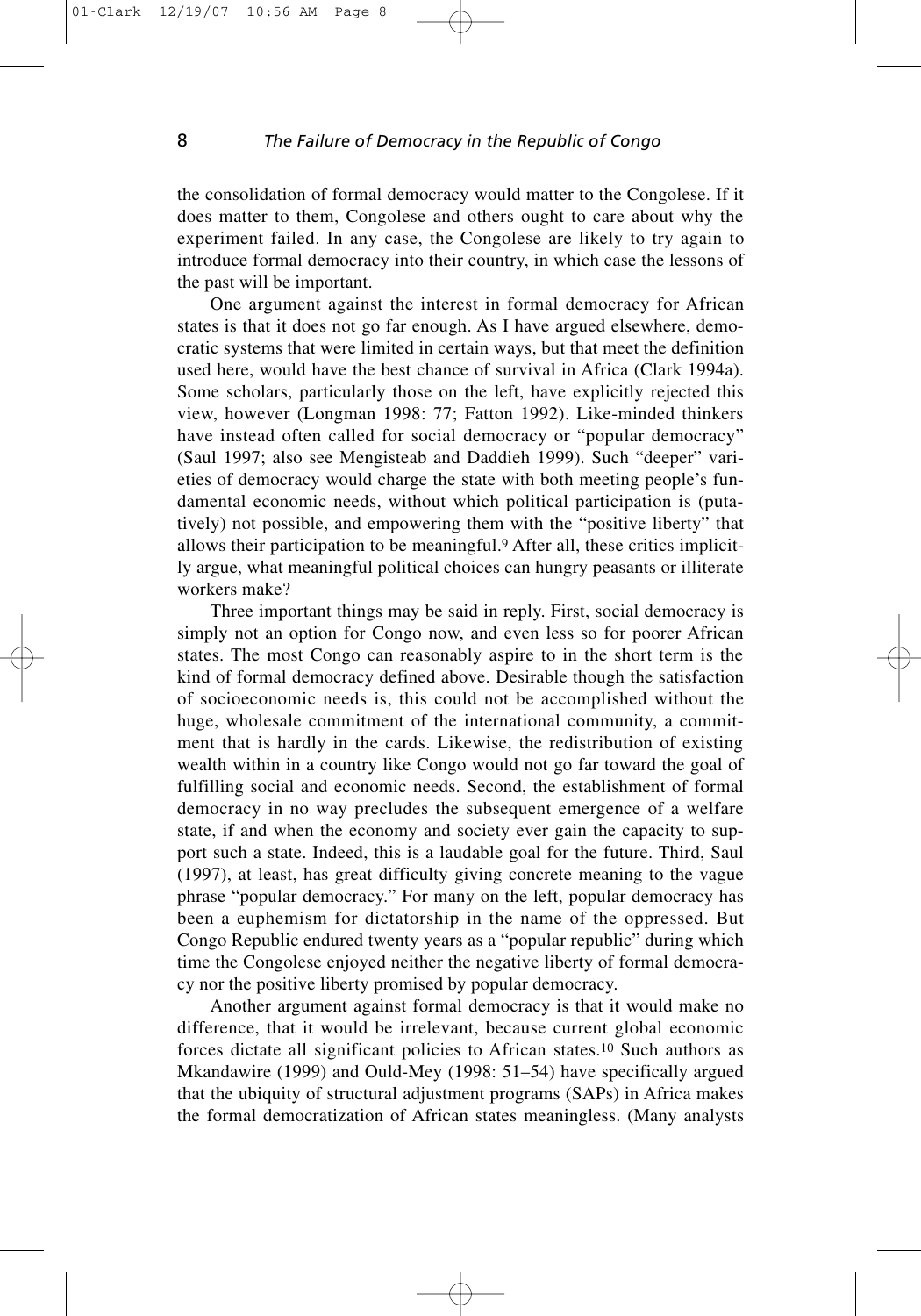of globalization now make similar claims.) These authors argue that the internal policies that really matter are economic policies; these, in turn, *must* be reformed along liberal lines because structural adjustment (and now, more generally, globalization) requires it. Thus, regardless of whether a state is formally democratic, the policies that matter will be the same.

Although it is true that the scope of economic action for African states is severely circumscribed by their limited economic means, such arguments should not be accepted as the last word. Sincere though such arguments may be, they underestimate the choices that African leaders have.11 For African state leaders, the dimension of economic crisis that matters in this context is the possibility of not being able to meet debt obligations. These are the economic circumstances that force state leaders to confront the conditionalities associated with debt relief. In such situations, state rulers have at least three options, each of which has been exercised from time to time. First, they can agree to such programs and then attempt to implement them as Ghana and Uganda have done. Second, they can agree to the SAPs in principle, and then proceed to negotiate them in every detail, seek extensions on the grounds of economic and political crisis, and otherwise delay implementation of real (and painful) reforms. A great many African states, including Zambia, Congo, and many others have followed this course (Van de Walle 2001). Third, they can opt simply to default on their debts. In this case, however, they would become even more disconnected from the world economy and also suffer a loss of future aid and access to credit. Among the states that have opted not to participate in the programs of the international financial institutions (IFIs) at one time or another are Angola, the DRC, Sudan, and Zimbabwe. Those interested in formal democracy implicitly argue that, in a time when many African states face tough choices such as these, state leaders should be more accountable to their citizens, not less. African political parties should be debating such issues and taking positions on them, so that African citizens can have an impact on such state choices.

Still other scholars stress, through the focus of their research, the need for democratic practices among local populations in a decentralized state (Crook and Manor 1998). Nothing in such projects inherently contradicts the limited goal of formal democracy, and, indeed, the rooting of democratic ideals in local and peripheral areas can be quite complementary to formal democracy. At the same time, successful formal democracy mostly depends on the commitment of elites to play by the (democratic) rules of the game. Even in the long-established democracies of the West, substantial minorities of citizens maintain essentially undemocratic attitudes. This is evident in the large percentage of votes often gained by quasi-fascist or communist parties in many European countries.

In the African context, scholars such as Schaffer (1998) suggest that formal democracy cannot possibly work because the bulk of the population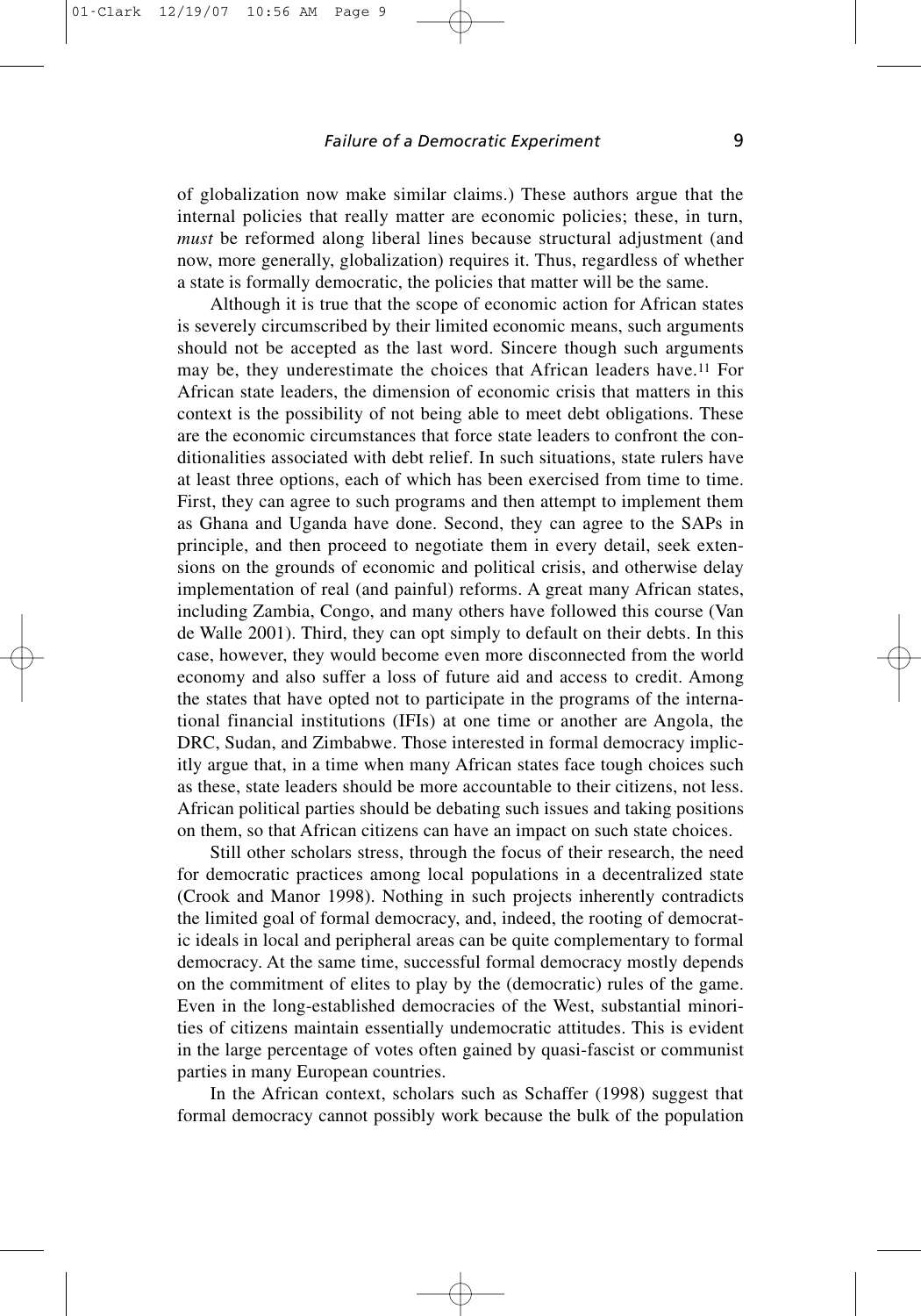of many African states (Senegal, in this case) does not have democratic values. Schaffer demonstrates that when Senegalese citizens use the French word *démocratie,* or the Wolof word *demokaraasi,* they often have in mind social realities that are quite different from those evoked by cognate words in the minds of Europeans or Americans. Fortunately for the West, the successful practice of democracy does not require all citizens to have a deep appreciation for the liberal roots and meanings of the concept. Likewise, in Senegal, the country's recent political trajectory suggests that formal democracy may be able to proceed even when sizable swaths of the population miscomprehend its intentions or smaller groups actively oppose it. This study ultimately finds, with Schaffer, that undemocratic values are central to understanding democratic failure in Congo, but it neither assumes nor concludes that such values *determined* the trajectory of the experiment.

Those who value formal democracy must admit that it does not ensure every political value that a liberal-minded person might desire. Indeed, in the United States, formal democracy existed side by side with social and racial oppression for generations. This fact begs two other questions, however. First, was the long denial of the civil and political rights of US citizens a product of formal democracy or, rather, a set of social ills that existed *despite* it? Although a nondemocratic social revolution might have corrected such monstrous social injustices much sooner, likely it would have been accompanied by massive civil war with an unforeseeable outcome. In many such social revolutions, the original injustices have gone uncorrected while additional social and political prices have been paid. Second, would a much earlier extension of civil rights in the United States have been incompatible with the continuation of formal democracy? The experience of the 1960s suggests not. On the contrary, that experience suggests that once the social values of the population had evolved to a point of respect for civil rights across racial lines, the democratic system could serve to extend those rights.

Hence, we arrive at the importance of formal democracy. First, it is a morally sound and potentially stable way of communicating social needs and aspirations from a state's people to their government. Although no such system is even close to perfect in this regard, none other, to paraphrase Churchill, seems to work better. Second, and as important, formal democracy is fully compatible with, and generally supports, the extension of deeper social rights and privileges to the population. In many cases the establishment of formal democratic systems in former authoritarian polities has led to an immediate improvement in the enjoyment of civil and political rights. Even the extension of social and economic rights can be a logical outcome of formal democratization, as the cases of Portugal and Spain suggest.

Still other arguments suggest that the establishment of formal democracy should be actively opposed. Some are not opposed to the practice of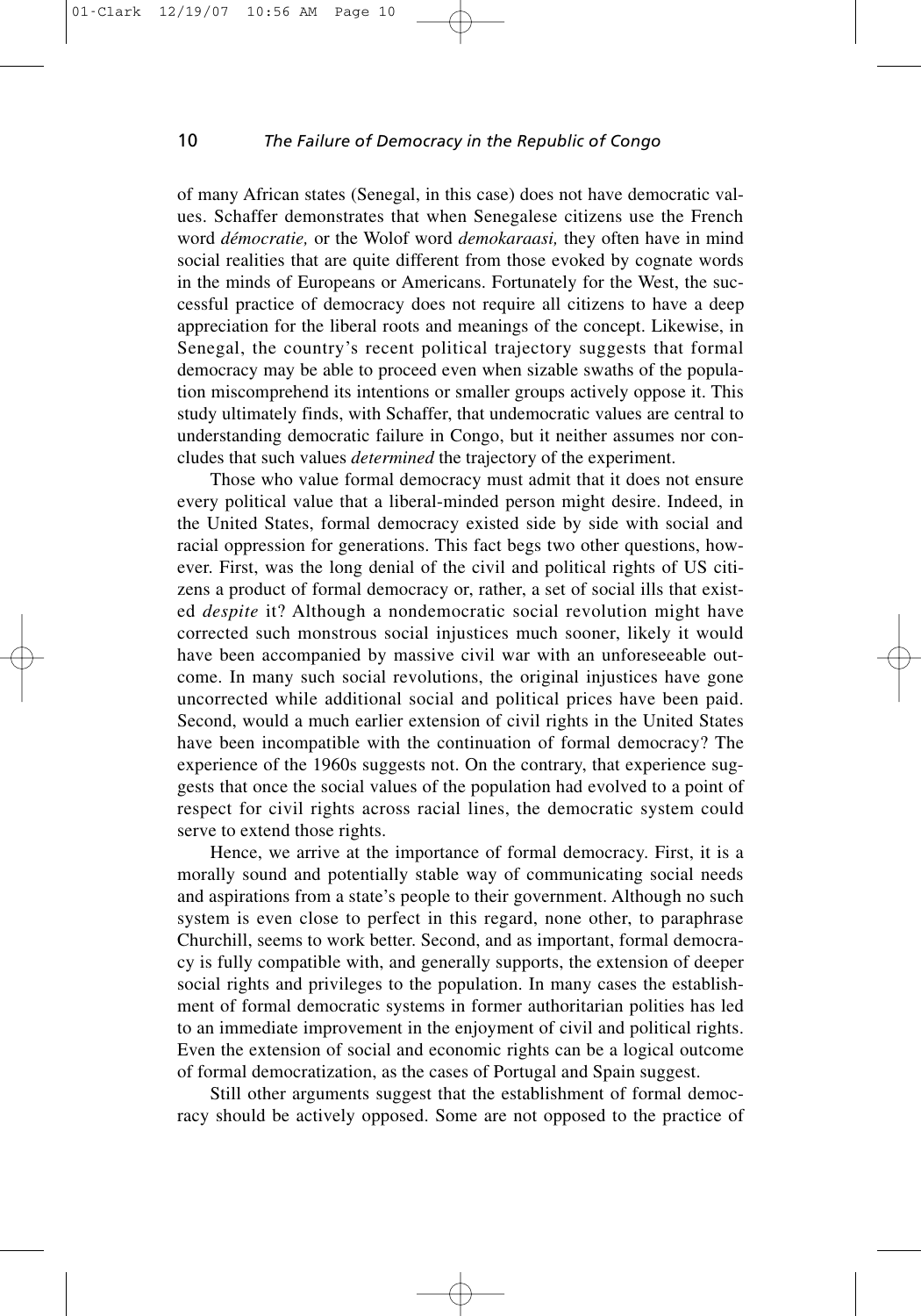formal democracy in the abstract, but suggest (implicitly or explicitly) that the establishment of formal democracy *in African states* is currently impossible. Important preconditions must exist before democracy can be established, and any premature attempt to establish democracy of any kind is likely to have dire consequences.

One such argument entails the prediction of severe conflict between ethnic, regional, and other identity communities. Indeed, few can have failed to notice that liberalization around the world has often been accompanied by nationalist or ethnic violence, and scholars have certainly taken notice (e.g., notably, Snyder 2000). In Africa, Congo, Zaire, and Rwanda all experienced little if any violent conflict among ethnoregional or identity communities during the 1980s, when all three states were forthrightly authoritarian. In the early 1990s, all three were launched on the path of political reform, and all three experienced significant outbreaks of intercommunal violence.12 Researchers studying other African states have expressed the fear that political liberalization may lead to intercommunal violence and social breakdown (Azevedo 1999; Ottaway 1999). Both at the level of case study and at the broader continental level, other analysts suggest that intercommunal bloodshed and state decay is not a necessary outcome of liberalization. Writing of Rwanda, Longman argues that excessive state strength, rather than state weakness, was the true cause of the 1994 genocide (1998: 77). Having carried out a systematic study of forty-seven sub-Saharan African states, however, Smith rejects the hypothesis that gains in civil liberties lead to increases in ethnic tensions. In fact, his study "has provided some compelling evidence that just the opposite is the case" (e.g., Senegal, Ghana, and Zambia) (2000: 34). While Smith's study hardly resolves this issue, it at least challenges the claim that liberalization leads inevitably to intercommunal violence.

As indicated here, one of the main reasons that premature democratization efforts are thought unwise is that they may lead to state breakdown or collapse. Many of the African states analyzed in the edited work of Zartman (1995), including Somalia, Zaire, and Angola, all began to experience an acceleration of state decay after they began a process of liberalization in the early 1990s. Huntington (1968) had already made an early and powerful statement that state capacity and stability mattered more than the mode of rule. Country studies of African states followed this important work by analyzing the modes of the extension of state power into the peripheral regions of state territory (e.g., Callaghy 1984). More recently, Reno (1998) has shown that one of the consequences of deteriorating state capacities may be "warlord politics," or a form of power seeking aimed not at increasing bureaucratic capacity, but at realizing short-term economic gains without state reconstruction. In turn, the practice of warlord politics further accelerates the process of the deterioration of state power, often to the point of state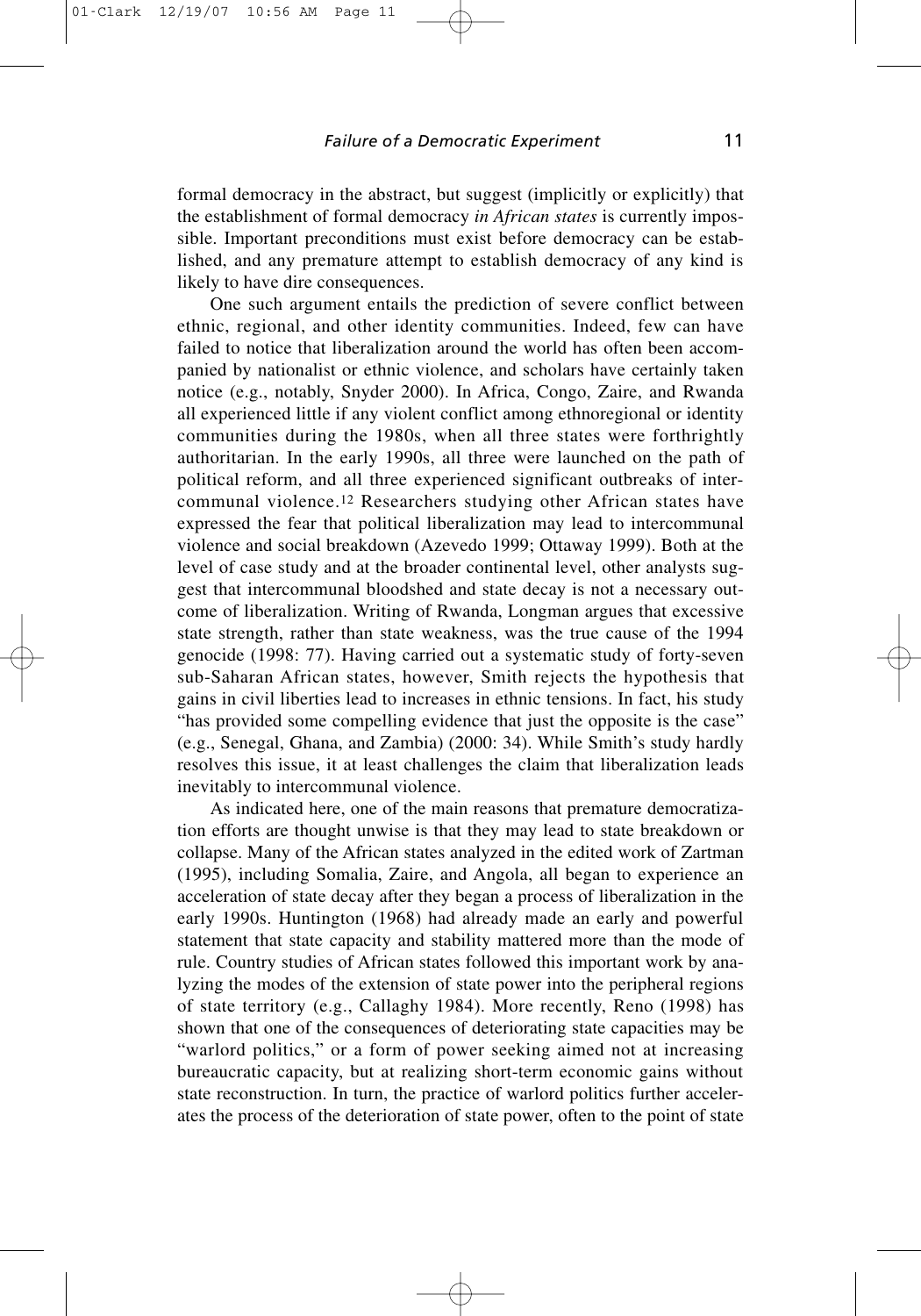collapse. With dynamics such as these in mind, a seasoned and capable scholar of African politics, Jeffrey Herbst, has recently turned his attention to the structural prerequisites of state control and authority (2000). Herbst's study, in contrast to Longman, implicitly assumes that effective state control over territory is the prerequisite for other forms of social progress. The importance of his work lies in demonstrating the link between effective state control and the demographics of the national territories.

Given this compelling imperative of the need for state control, should one be interested in the processes of democratization in Congo? The answer is yes, for two reasons. First, the Congolese state only lost effective control over the national territory for a brief period during the 1997 civil war. Since then, the state has periodically lost control over portions of the country, but its authority has been rapidly reasserted. Thus, basic control over the national territory has rarely been an issue in Congo, as it chronically has been in African states such as Angola, the DRC, Liberia, the Sudan, and Somalia. That the Congolese state's capacities are meager is incontestable, given its limited legitimacy and financial resources, but this does not mean that it has ever completely collapsed.13 Moreover, basic civil order and state authority have now been reestablished. Second, a large contingent of Congolese have not given up on the idea of multiparty politics in their country. Even President Sassou pays lip service to the idea and allows legal political competition under the constitution adopted in 2002. Thus, if we accept the arguments that democratization may stimulate ethnic conflict or state disintegration, the reasons for studying the previous democratization effort are even more compelling. Perhaps the lessons of the past will be a guide to the future return of real democracy to Congo.

What all of these related bodies of literature show is that both economic development and political development are connected to democracy and democratization efforts. In this light, whether or not one thinks formal democracy would be good for the Congolese, the issue is important. The Congolese will certainly face the prospect of democratic experimentation in the future. When they do, their success or failure will have important implications for the extension of state power into new domains of social life, for economic development, for the expansion or contraction of human rights, and for civil peace among Congo's multiple communal constituencies.

#### ■ **Organization of the Study**

Chapter 2 sets out the main epistemological challenge of this study, namely, to explore the extent to which the failure of democracy in Congo can be *explained,* in the narrow sense, and to what extent it can be *understood.* In the most direct sense, a specific act by one of the principals in the Congolese drama ended the democratic experiment. When President Lissouba dispatched troops to Sassou's residence in Mpila on the morning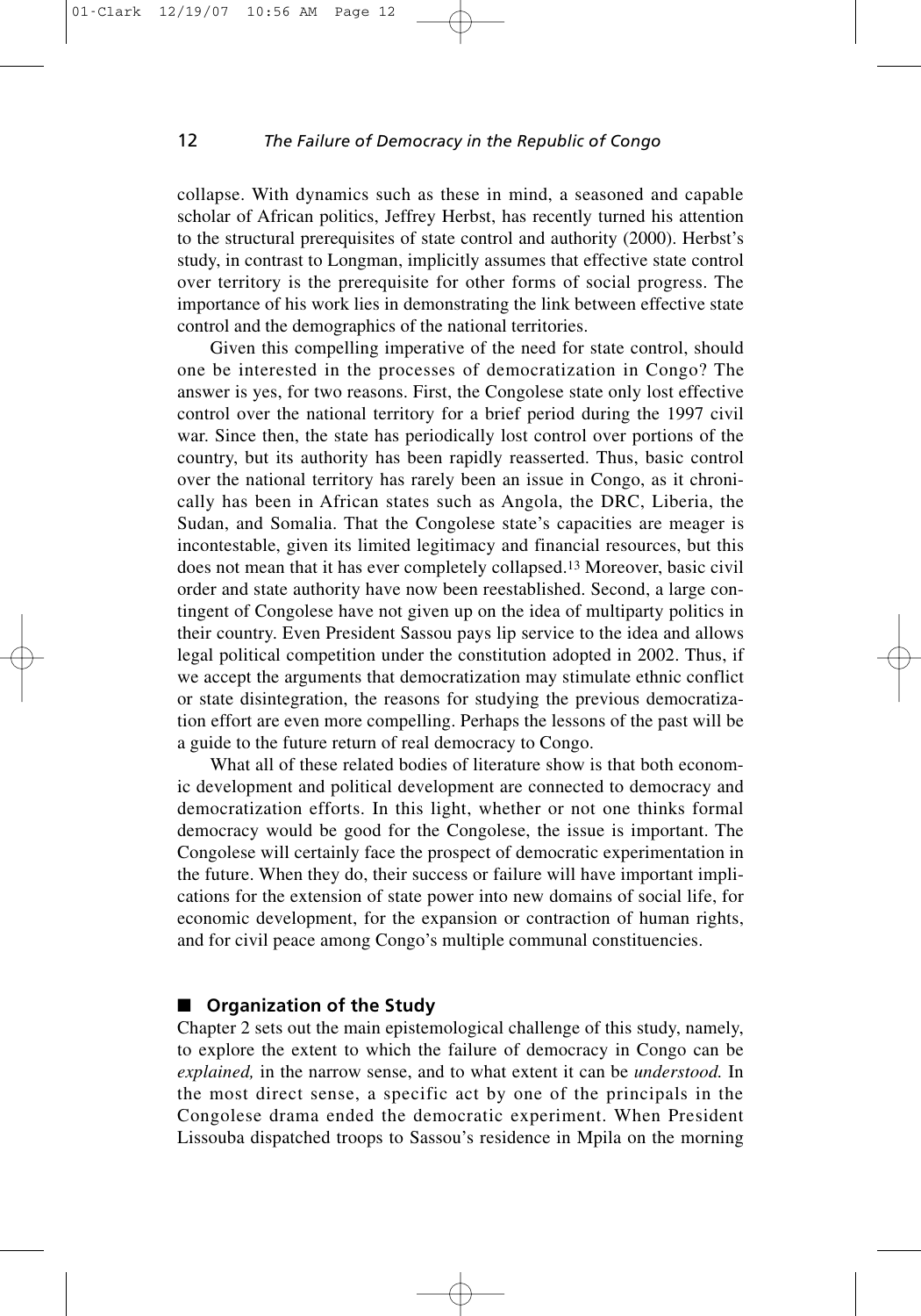of 5 June 1997, a series of events was set in motion that destroyed any hope of a continuation of the democratic experiment then in place. This reality became clear later, following other events that made a return to civilian rule under the existing constitution impossible.

Of course, no serious historian or policymaker—much less social scientist—would possibly be satisfied with this answer alone. Our curiosity demands that we know about the structural circumstances of Lissouba's decision: What conditions may have forced, or at least prompted, him to act as he did? What was the larger context in which he acted? What historical forces made his action unsurprising in some way, if not predictable? In short, what structural conditions created the web of significance in which the Congolese president acted? Such questions point us to the existence of a dialectical interaction of agents and structures that perpetually give rise to new social contexts. Chapter 2 is devoted to laying out this agent-structure dialectic as a way of understanding the trajectory of democratic experiments. It presents the hypothesis that, despite all of the structural constraints on his action, Lissouba could have chosen a different course on 5 June 1997. In turn, had he chosen differently, there is some possibility that democracy might have been consolidated in Congo. If agency does indeed matter, and there was scope for agency in the Congolese experiment, then the goal of explaining the outcome, as opposed to understanding it, is in question. Chapter 2 ends with a discussion of the value of comparative analysis.

Chapter 3 begins a series including five others that serve a dual purpose. On the one hand, each presents an alternative hypothesis to the one just stated. These alternative hypotheses come in a variety of forms, but all point to the structural features of Congo's internal society or international position that put constraints on the behavior of Congo's posttransition leaders. All suggest that the trajectory of Congo's democratic experiment was largely predetermined. On the other hand, each of these six chapters helps us to understand the context within which Lissouba and other Congolese leaders acted. They aid us in understanding the varying degrees to which each was constrained, or was forced to act in specific ways, by the structural context in which they operated. Chapter 3 presents an overview of Congo's postcolonial institutions and culture, culled from the country's late-colonial and postcolonial culture. An undemocratic political culture is often blamed for the failure of democratic experiments, while the pretransition institutions are also thought to exert a determining influence. This chapter also provides important historical background to the study.

Chapter 4 focuses on several aspects of the Congolese economy and their impact on the course of the democratic experiment. The chapter establishes the rentier nature of the Congolese economy and the resulting economic class divisions in the society. It further takes notice of the structural adjustment programs that have been introduced into the country and their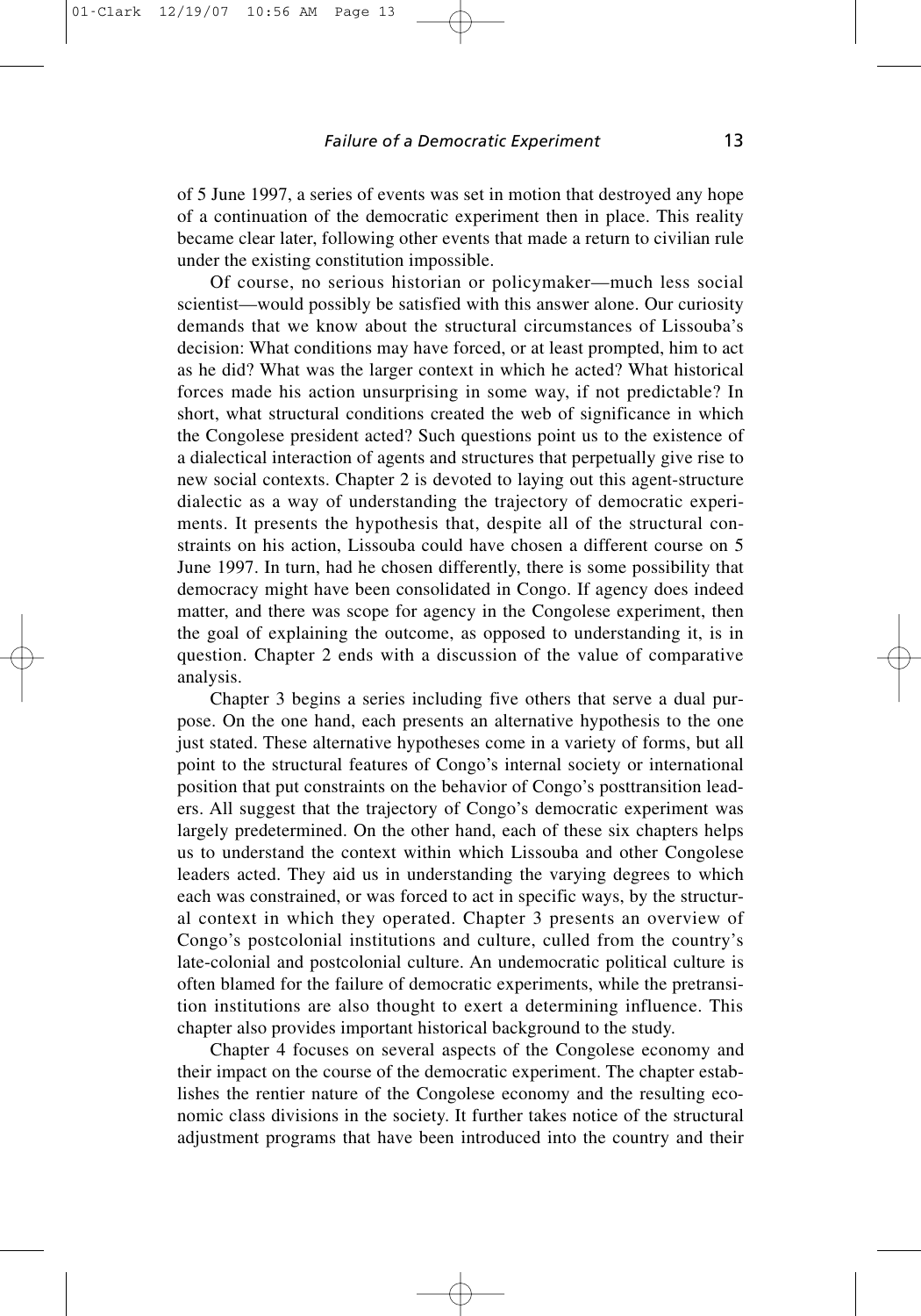impact on tolerance among the Congolese population. In essence, this chapter examines the contention of many scholars that structural economic adjustment and simultaneous democratic consolidation are not possible. It also asks whether the class structure of Congo made successful democratization impossible, specifically, whether or not the presence of a large urban lumpen proletariat in the country fueled the rise of the militia groups that eventually tore the country apart.

Chapter 5 explores the constraints, arising from the country's ethnic and regional cleavages, that hindered democratic consolidation. The political entities that emerged in posttransition Congo primarily spoke for and answered to ethnic and regional constituencies rather than ideological or class constituencies. The alternative hypothesis is that Congo's democratic experiment was doomed from the start by these deep identity conflicts. The chapter explores some of the following questions: Was this outcome inevitable, or did it merely reflect the choices made by the political class? If it was inevitable, did the practice of ethnoregional politics make the consolidation of democracy impossible? In what ways did ethnoregional politics constrain the behavior of political agents?

Chapter 6 studies the closely related question of the Congolese army and militia groups. The Congolese army that President Lissouba inherited in 1992, and particularly its officer corps, was thoroughly dominated by northern elements. Some percentage of these officers no doubt resented the fact that they had become answerable to a civilian president and, worse still, one from the south. Likewise, the same officers no doubt looked forward to the return of a northerner, like Lissouba's three predecessors, to the presidency. The behavior of the army during the civil war of 1993–1994 showed that it was indeed not entirely at the command of President Lissouba. Perhaps the rise of the militia groups, then, was inevitable given the structural relationship of the army to the state.

Chapter 7 turns to the nature of the transition itself and to the institutional design of the new regime. There is prima facie evidence that Congo's poorly chosen posttransition constitution may have doomed the experiment from the start. Did the possibility of president and prime minister issuing from different political families make conflict and democratic failure inevitable? Did the nature of the transition make the shape and character of the constitution inevitable? This chapter explores these questions with a focus on the nature of the constitution and Congo's constitutional crisis in late 1992.

Chapter 8 considers the impact of Congo's relations with other states on the outcome of the democratic experiment. Since independence, Congo has had an intensive and close relationship with France, even in the days of the Marxist experiment. Although most have referred to such relationships as neocolonial, in the case of France and Congo they are more appropriately termed interstate patron-client relations. The Franco-Congolese relationship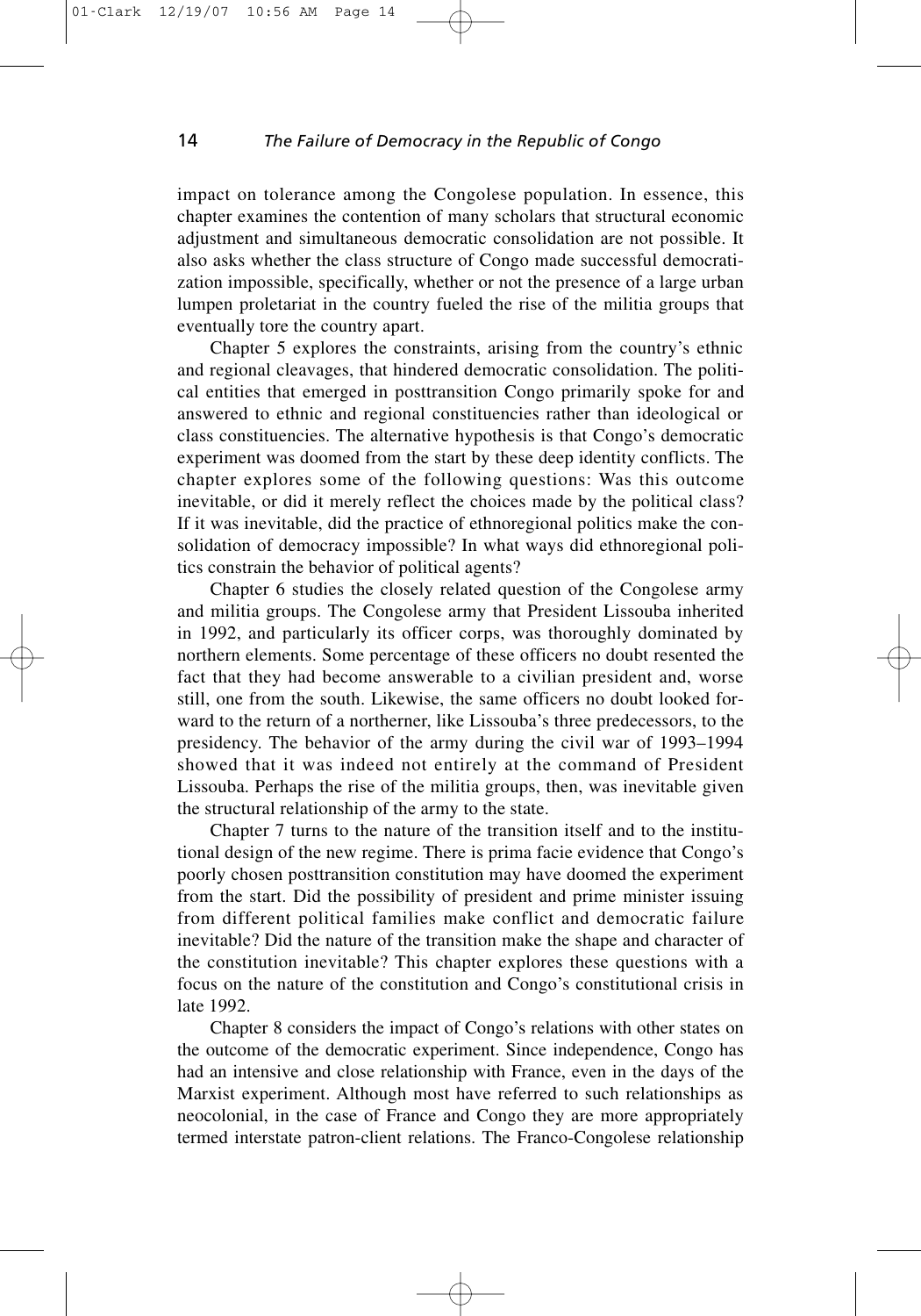became rocky during the period of the democratic experiment. Many observers, especially exiled Congolese observers, have been keen to put the blame on France for many of Congo's problems, including the failure of the democratic experiment. In the end, a foreign power other than France was directly responsible for ending the Congolese civil war of 1997: Angola. Was this intervention ultimately to blame for the democratic failure in Congo?

Chapter 9 returns to the problem of agency in the democratic failure, again taking up the epistemological question. While Chapters 3 through 8 make abundant reference to the role of agency, this chapter identifies several specific decisions of Congolese leaders that either kept the democratic experience going, caused it harm without destroying it, or ultimately caused it to fail. In each case, the weight of the structural constraints and pressures on the decisionmaker is closely examined. In turn, this chapter evaluates the impact of each decision on the reshaping of structural circumstances that provided a context for future action. It suggests that Congolese leaders always had some scope for choice, though the range of choices available tended to close tighter and tighter over time. The path dependency of the democratic experiment created by the earlier choices is also evident; choices that were made late in the democratic experiment were conditioned not only by the structural forces that existed in 1992, but also by new structural realities that were created by earlier choices. This chapter also suggests that political culture is the one structural feature under which many other causes of the democratic failure can be subsumed. Political culture is thus at the center of a "thick description" of the failure of the experiment.14

In order to understand more fully the meaning of the Congolese experiment for the future, Chapter 10 presents an overview of politics in Congo since Sassou's "second coming." The review of his record shows that President Sassou slowly prepared the country for a return to constitutional rule in a manner that assured the outcome of the 2002 elections. Sassou's course after 1997 was to establish an electoral autocracy that allowed for multiparty elections without jeopardizing his personal rule. The elections gave a facade of legitimacy to his regime. This chapter also shows that Sassou's behavior in the 2002–2006 period, when he was securely in power, reinforced the undemocratic aspects of Congolese political culture. Congo's post-1997 politics show that the country has not yet overcome its deeply antidemocratic history and culture. They also show that the country's recent leaders have done little to alter that culture and thus to open a genuinely new chapter in Congo's political history.

#### **■ Notes**

1. The "Congo" analyzed in this study is the state officially named the Republic of Congo, but it most typically goes by the names Congo-Brazzaville or Congo Republic. It is to be distinguished from the former Belgian Congo across the